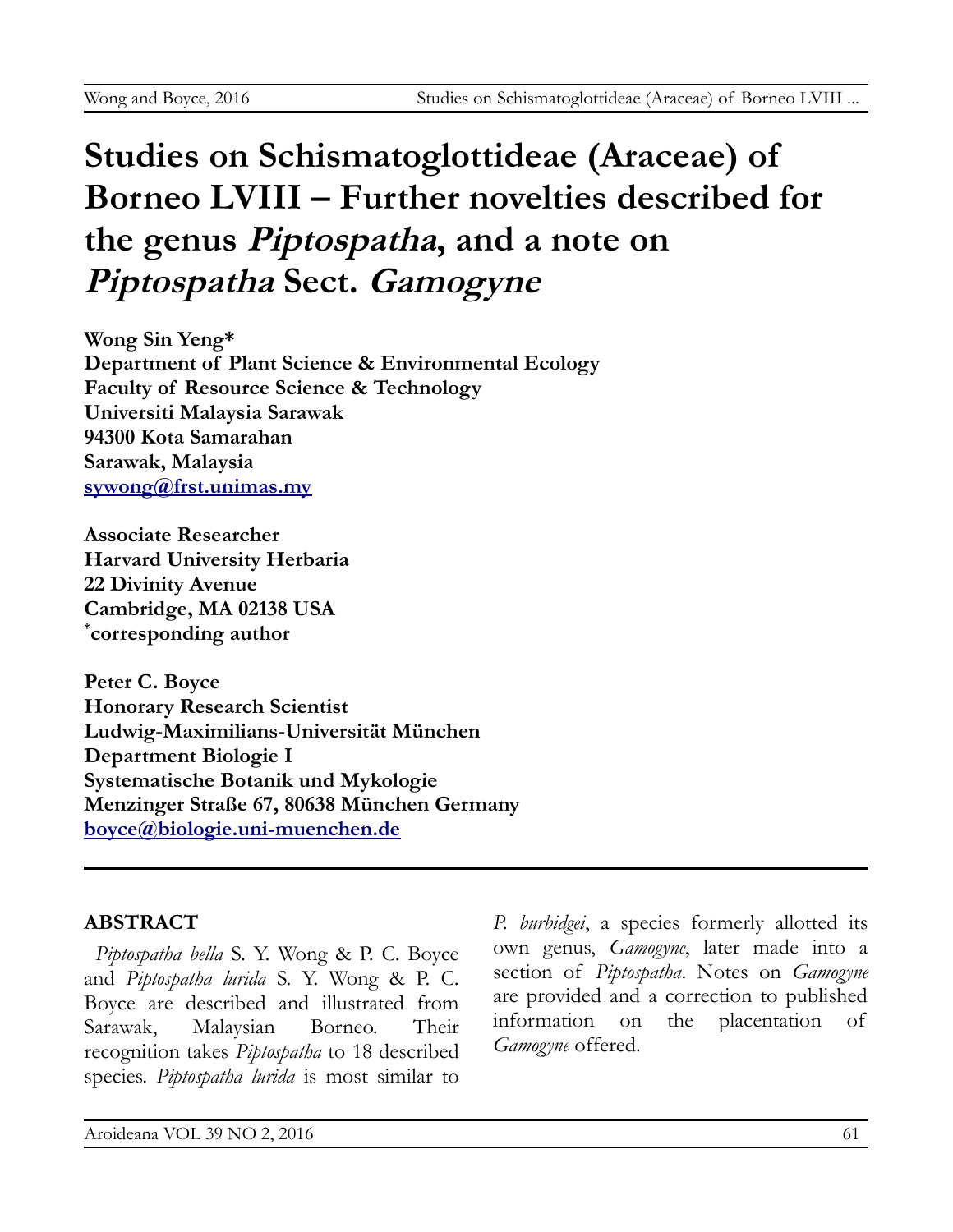Wong and Boyce, 2016 Studies on Schismatoglottideae (Araceae) of Borneo LVIII ...

#### **KEY WORDS**

Rheophyte, sandstones, shales, placentation.

### **INTRODUCTION**

*Piptospatha* N.E. Br. in our research collection continue to reveal additional taxonomic novelties. Here we describe two new species that have recently flowered with us for the first time. One of them, here named **Piptospatha bella S.Y. Wong & P.C. Boyce, sp. nov.**, has long puzzled us as to its identity since in habit it much better matches species of the genus *Bucephalandra* Schott, although production of numerous adventitious plantlets upon the main roots is reminiscent of *Ooia* S.Y. Wong & P.C. Boyce. The other species, here described as **Piptospatha lurida S.Y. Wong & P.C. Boyce, sp. nov.**, was initially assumed to be *Piptospatha burbidgei* (N.E. Br.) M. Hotta so closely does the sterile plant resemble that species, but on flowering proved to be a quite distinct species.

Dimensions used in the descriptions are derived from fertile (i.e., mature) plants. Seedlings have overall smaller measurements.

Interpretation of the intricate geology of Borneo relies as ever on Tate (2001).

**Piptospatha bella** S. Y. Wong & P. C. Boyce, **sp. nov**. Type: Malaysian Borneo, Sarawak:

Bintulu, Tatau, Sungai Bawang, 02°42'01.6"N 112°40'47.9"E, c. 60 m asl, 9 May 2012, *M. Lo 3909* (holo SAR!). **Figure 1, Figure 4B.**

#### **Diagnosis**

*Piptospatha bella* is unique in the genus by the diminutive oblanceolate to spathulate leaf blades with undifferentiated primary lateral veins and by producing stiffened stiltroots. Among *Piptospatha* species with green syncarpous pistils and a spathe lacking rostral keels (= *Piptospatha* Sect. *Gamogyne*), *P. bella* is distinguished by the above characteristics and (except for *P. burbidgei*) by producing abundant plantlets from the spreading roots.

Tufted rheophytic herb to 10 cm tall. **Roots** composed of several stiffened stilt-roots c. 3 mm in diameter and penetrating deeply into mud and extensive spreading roots from which are produced numerous plantlets. **Stem** condensed, to 5 mm in diameter, obscured by leaf bases. **Leaves** many together, arching, forming a rosette; **petiole** 3–4 cm long, c. 2 mm in diameter, weakly D-shaped in cross-section, minutely scabrous, especially dorsally, with dorsal edges minutely crispulate-alate, dull reddish olive-green; **petiolar sheath** with free ligular portion c. 2 cm long, these briefly marcescent, ultimately deciduous, dark reddish brown; **leaf blades** oblanceolate to somewhat spathulate, stiffy chartaceous, 5– 10 cm long  $\times$  2–3.5 cm wide, base cuneate, apex subacute with stout tubule c. 5 mm long, margins wavy, semi-glossy medium to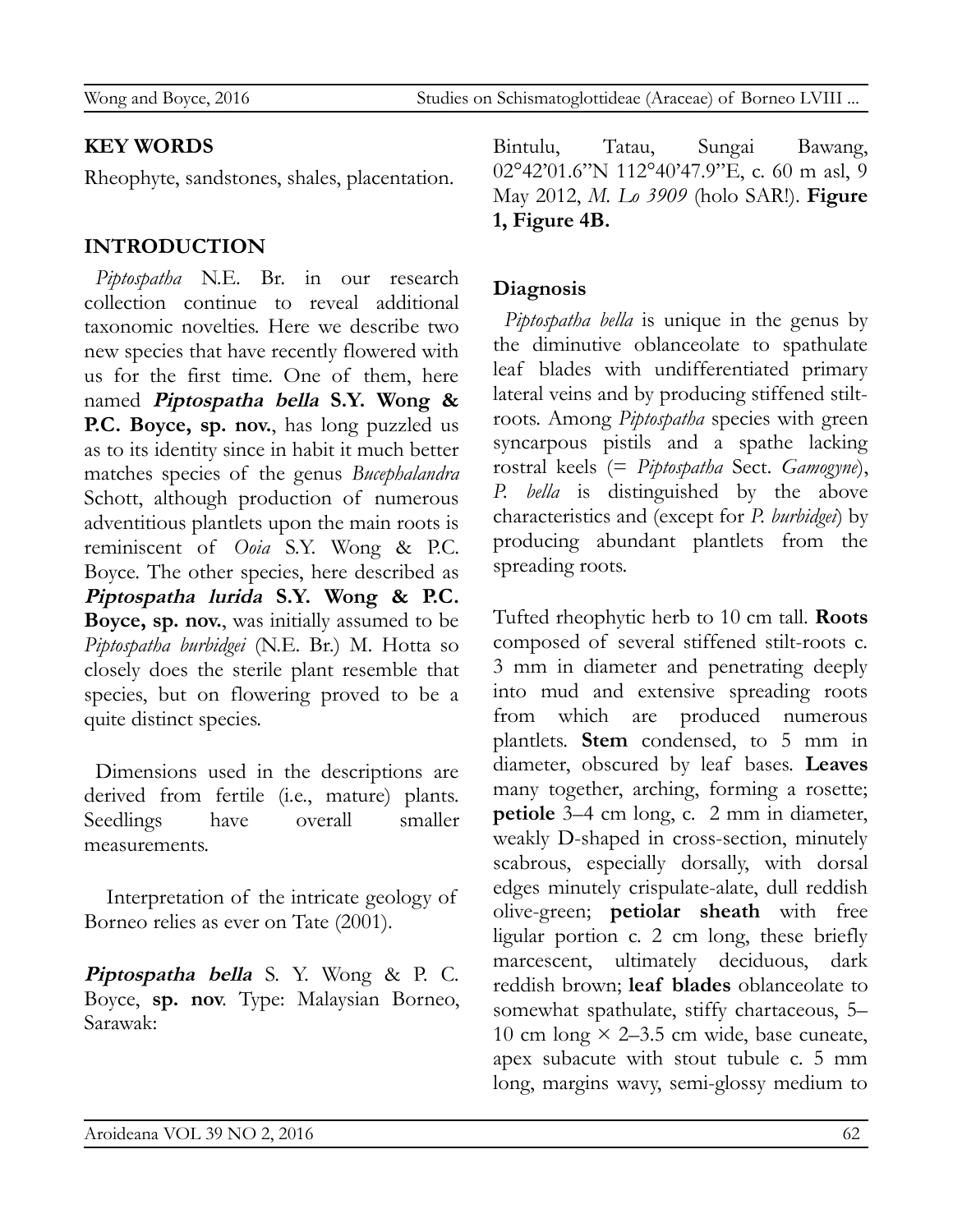

**Figure 1. Piptospatha bella** S. Y. Wong & P. C. Boyce. **A.** Plant in Type habitat. **B.** Detail of adventitious plantlets arising from roots. **C.** Habitat during wet season. *Piptospatha bella* grows on the mud protected by submerged shale rocks. **D.** Leaf blades, abaxial surface. **E.** Inflorescence at pistillate anthesis. The tubular spathe with the oblique terminal orifice is diagnostic. **F.** Inflorescence at late pistillate anthesis. **G.** Spadix at pistillate anthesis, nearside spathe artificially removed. All from *P.C. Boyce & S.Y. Wong AR-3909*. Images © P.C. Boyce.

Aroideana VOL 39 NO 2, 2016 63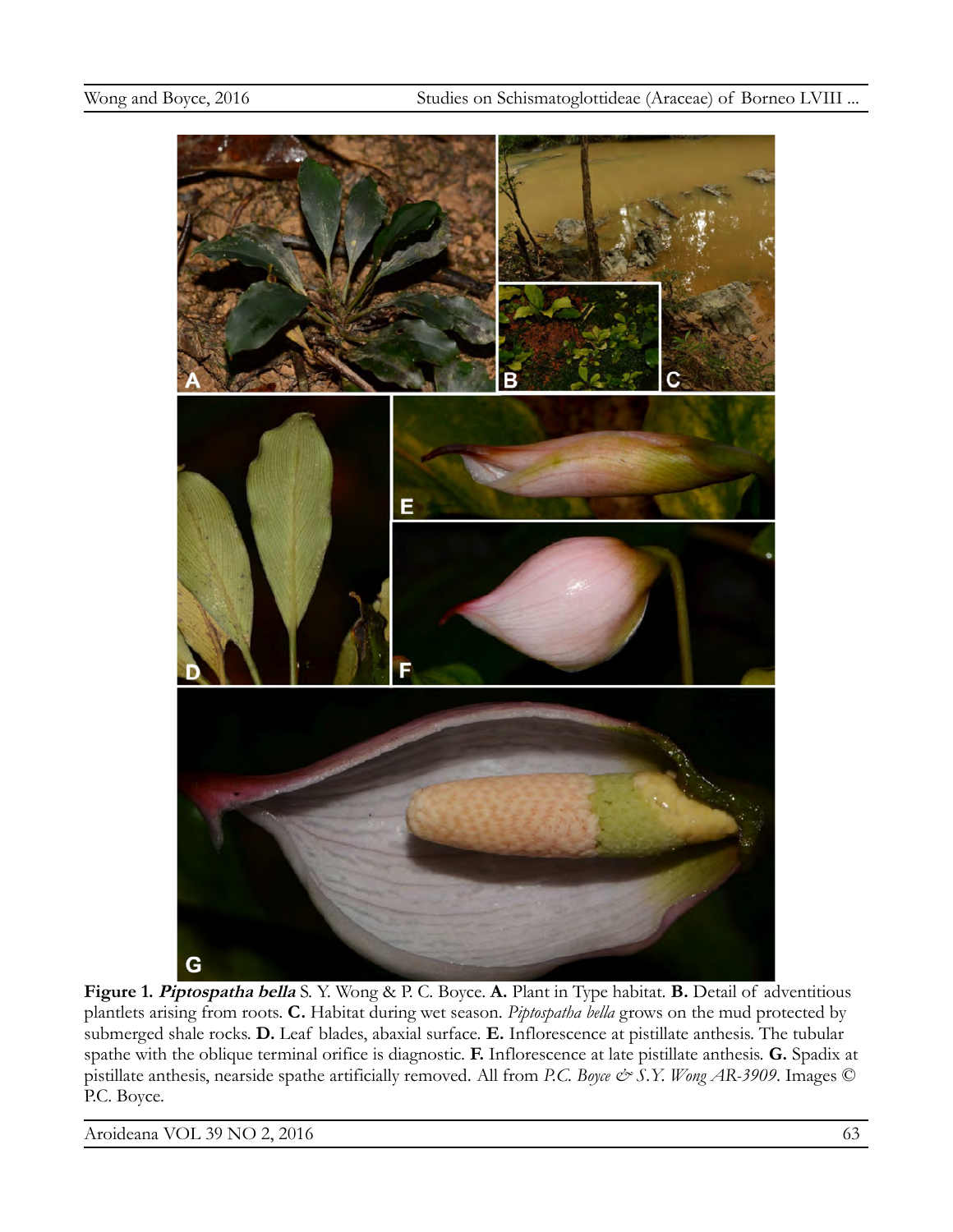

**Figure 2. Piptospatha lurida** S. Y. Wong & P. C. Boyce. **A.** Plants in Type habitat. **B.** Habitat during dry season. *Piptospatha lurida* grows at the base of the stratified waterfall. **C.** Leaf blades, abaxial surface. **D.** Inflorescence at pistillate anthesis. **E.** Spadix at finish of pistillate anthesis, nearside spathe artificially removed. All from *M. Lo AR-4917*. Images **A & B** © M.Lo; images **C – E** © P.C. Boyce.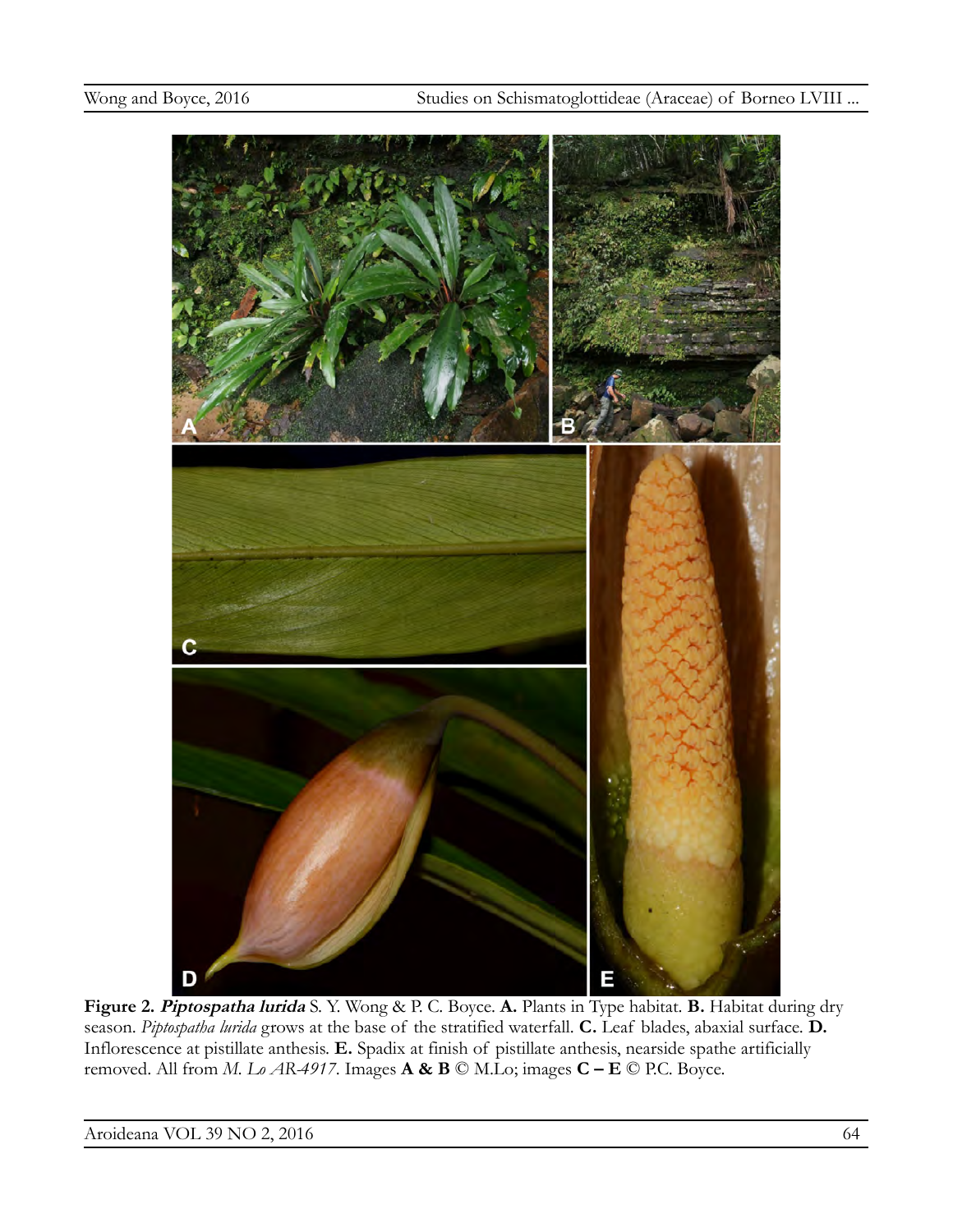deep green adaxially, pale ochre abaxially with newer leaves tinged reddish; **mid-rib** bluntly raised adaxially, rounded-raised and minutely scabrous adaxially; **primary lateral veins** c. 5 per side, parallel pinnate, almost indistinguishable from the more numerous interprimaries, both sets arising at c. 60° from mid-rib and joining a sub-marginal collecting vein. **Inflorescence** solitary, erect; **peduncle** c. 10 cm long, c. 2 mm in diameter, minutely scabrous, dull olive green. **Spathe** initially erect, later held at c. 90° to peduncle, not constricted, dull olive green and pale pink in late bud, spathe limb opening mainly in shades of glossy medium pink with darker staining, with terminal rostrum glossy deep purple-pink and lower spathe and ventral mentum dull olive green; **spathe limb** c. 4 cm long, remaining cylindrical with an oblique terminal orifice for much of pistillate anthesis before inflating to c. 1.5 cm, terminating in a rostrum c. 1 cm long, lacking rostral keels. **Spadix** c. 2 cm long  $\times$  5 mm in diameter, strongly obliquely inserted on spathe/peduncle; **pistillate flower zone** pale jade-green, cylindrical, basally obliquely contiguous with infrapistillar pistillode zone, dorsal side c. 3 mm long, ventral side c. 5 mm long,  $\times$  c. 5 mm in diameter; **infrapistillar staminodes** in c. 2 rows, c. 1 mm diam., truncate, white; **pistils** syncarpous, individually slightly taperingcylindrical, truncate, c. 0.6 mm diameter; **placentation** parietal; **stigma** capitate, papillate, wider than ovary; pistillate and staminate zones contiguous; **staminate flower zone** pale cream, c. 1 cm long  $\times$  5 mm in diameter at base, slightly tapering, apex blunt; **staminate flowers** congested, mostly weakly defined as individual flowers, where distinct then flowers comprised of paired stamens; **stamens** irregularly oblong and very weakly butterfly shaped, c. 0.5 mm wide  $\times$  c. 1 mm long, connective board, truncate, glabrous; **thecae** lateral, c. 0.3 mm, ellipsoid with a narrow rim. **Infructescence** and **fruits** not observed.

*Ecology* — Obligate rheophyte on seasonally flooded riverine dense mud protected by semi-submerged shale rocks under perhumid lowland forest; c. 60 m. asl.

*Distribution* — Known only from the Type locality.

*Etymology* — From Latin adjective, *bellus*, in the feminine nominative form – *bella*: beautiful, coined for the attractive inflorescence of this species.

*Notes* — *Piptospatha bella* is remarkable by its diminutive size, it is the smallest tufted *Piptospatha* species yet described, the *Bucephalandra*-like stiffly chartaceous spathulate to oblanceolate leaf blades, and uniquely stiffened stilt-roots. The habitat of seasonally inundated bare alluvial consolidated mud to which the species is restricted is extraordinary – in wet weather plants are often submerged by turbid water for several days on end.

Solely on vegetative form it is far from clear to what *P. bella* may be most closely allied since out of flower the plant resembles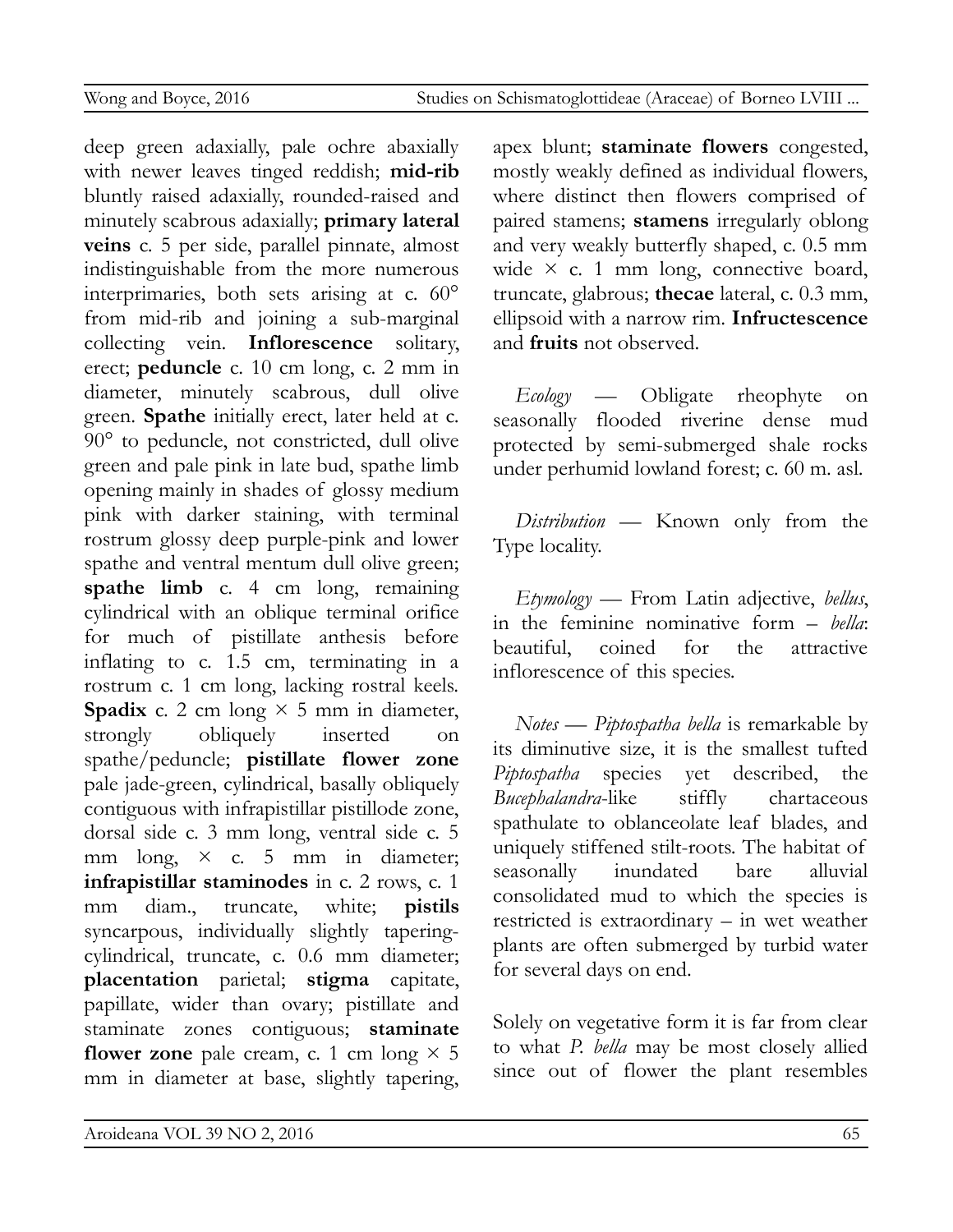persuasively species of the genus *Bucephalandra*. On flowering we were surprised to discover that the pistils were connate and that the spathe lacked rostral keels, indicating placement of *P. bella* in the group of species around *P. burbidgei*.

Brown (1882) based his genus *Gamogyne* on what is now *Piptospatha burbidgei*, comparing it with the then only known species of *Piptospatha* (*P. insignis* N.E. Br.) and citing united ovaries and different stamens (*Piptospatha insignis* has a uniquely extended connective) as the differentiating characteristics. Subsequent additional species discoveries have excluded the staminate flower difference, but the characteristic of the connate pistils remains reliable, and was used by Hotta (1965) in recognizing sect. *Gamogyne* (N.E. Br.) M. Hotta. Based on our observations of many more species, we would add the character of the spathe limb lacking internal rostral keels as a feature for species of Sect. *Gamogyne*.

Brown reported *Gamogyne* to have parietal placentation (as does *Piptospatha*). However, Mayo et al. (1997) depicted *P. burbidgei* with basal placentation (GoA: Plate 50E) and Bogner & Hay (2000: 201) also reported basal placentation for *P. burgidgei*. Examination of the material used for Plate 50 (*P.W. Richards 1091*) reveals it to be incorrectly determined as *P. burbidgei* (it is, in fact, an undescribed species of *Hottarum*, for which basal placentation is perfectly in order). It would appear that the basal placentation statement in Bogner & Hay

(2000) resulted directly from this illustration of an erroneously determined collection.

**Piptospatha lurida** S. Y. Wong & P. C. Boyce, **sp. nov**. Type: Malaysian Borneo, Sarawak: Limbang, Lawas, Maligan, Air Terjun Payeh Maga, near Camp, 04°26'16.3"N 115°30'42.8"E, 820 m asl, 9 Sep 2014, *M. Lo 4917* (holo SAR!). **Figure 2, Figure 4A.**

## **Diagnosis**

*Piptospatha lurida* most closely resembles *Piptospatha burbidgei* by the deep metallic green leaf blades with undifferentiated primary lateral veins, and blunt-tipped spathe, but is readily distinguished by the spadix lacking pistillodes below the pistillate flower zone, the shorter interstice zone (c.  $1/10^{th}$  vs  $1/6^{th}$  of the entire spadix length), and lax (vs densely arranged) pale orange (vs cream) staminate flowers, and in lacking plantlets arising from the roots.

Solitary rheophytic herb to 20 cm tall. **Roots** strong, adhering to rocky substrate. c. 3 mm in diameter. **Stem** short, condensed, to 20 mm in diameter, obscured by leaf bases. **Leaves** several together, spreading, forming a loose rosette; **petiole** 4–5 cm long, c. 3.5 mm in diameter, almost terete, scabrous, glossy medium olive green; **petiolar sheath** with free ligular portion c. 3 cm long, these caducous, liquefying, rather bright brownish-pink when fresh; **leaf blades** oblong-elliptic to narrowly oblong oblanceolate, 13–22 cm long  $\times$  2.5–3.5 cm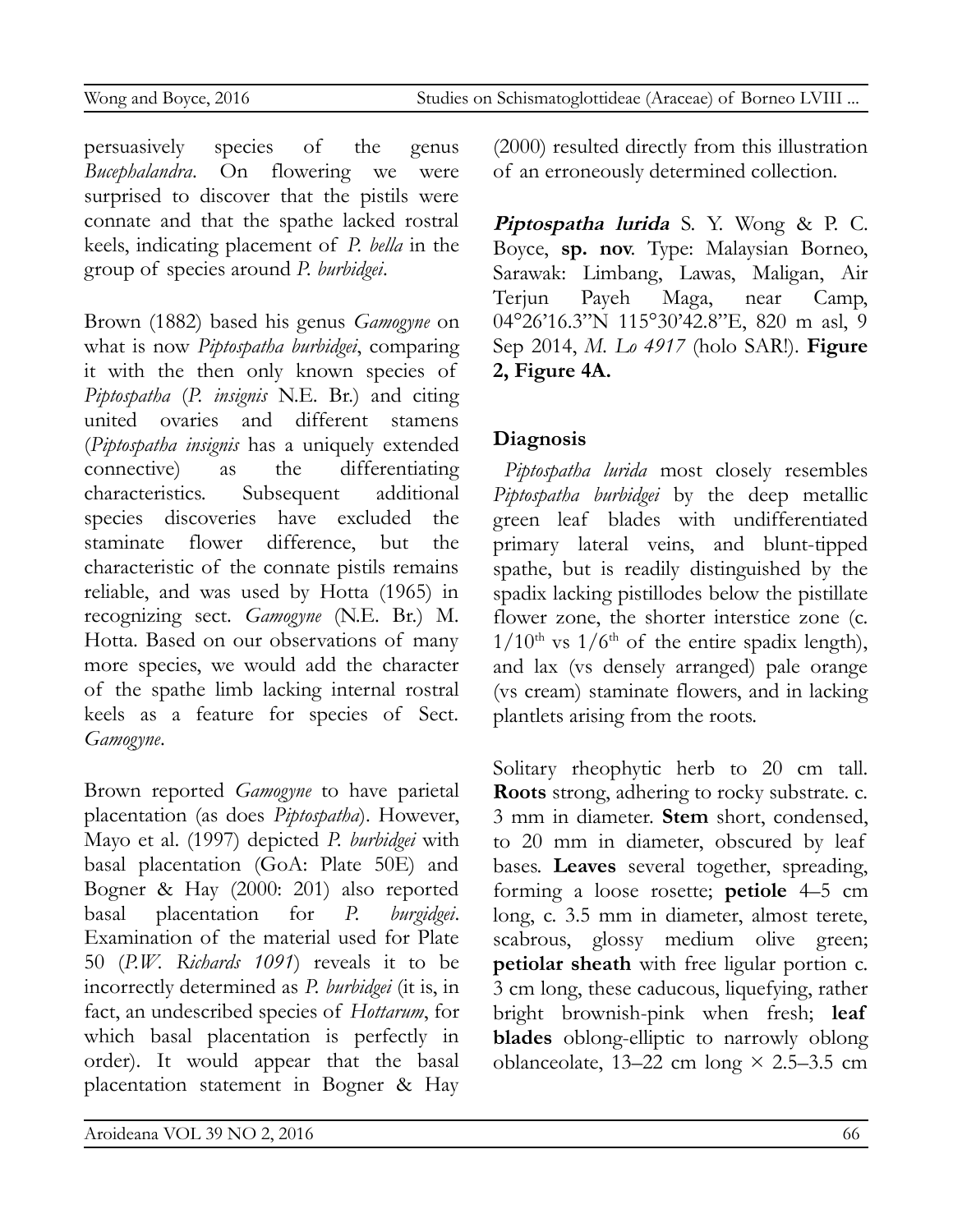wide, base cuneate, apex acute with stout tubule c. 5 mm long, glossy dark metallic bluish-green adaxially, paler abaxially; **midrib** bluntly raised adaxially, rounded-raised and scabrous adaxially; **primary lateral veins** c. 10 per side, parallel pinnate, very nearly indistinguishable from the much more numerous interprimaries, although slightly darker than surrounding tissue on abaxial surface of blade, both sets arising at c. 60° from mid-rib and joining a submarginal collecting vein. **Inflorescence** solitary, erect; **peduncle** c. 10 cm long, c. 2 mm in diameter, distinctly scabrous, semiglossy olive-green. **Spathe** initially erect, later held at c. 95° to peduncle, caducous part of limb dirty pinkish tan in late bud, persistent part dull medium olive-green, spathe limb opening mainly in shades clouded brownish pink, with terminal portion paler pink, and rostrum olive-green; **spathe limb**, c. 4.5 cm long, base c. 1 cm wide, mid-way inflated to c. 1.7 cm, blunttipped and terminating in a rostrum c. 5 mm long, lacking rostral keels. **Spadix** c. 2.5 cm long  $\times$  c. 5 mm in diameter, obliquely inserted on peduncle/spathe; **pistillate flower zone** dirty jade-green, slightly fusiform, basally oblique, c. 4.5 mm long (dorsal side), c. 7 mm long (ventral side)  $\times$ c. 5 mm in diameter; **infrapistillar staminodes** absent; **pistils** syncarpous, individually globose-cylindrical, truncate, c. 0.6 mm diameter; pistillate and staminate zones separated by a zone c. 2 mm long comprised of c. 2 whorls of irregular polygonal, truncate, white staminodes, uppermost ones transitioning to staminate flowers and often with one end fertile and

the other sterile; **placentation** parietal; **stigma** discoid, almost as wide as pistil, orangish green; **staminate flower zone** pale orange, very slightly narrower than pistillate zone in width, c. 1.7 cm long  $\times$ 4.75 mm in diameter, slightly tapering, apex blunt; **staminate flowers** somewhat lax, not obviously arranged into discrete floral clusters, comprised of paired stamens, irregularly oblong, c. 0.5 mm wide  $\times$  c. 1 mm long, connective sulcate, glabrous; thecae lateral, c. 0.3 mm, ellipsoid with a conspicuous narrow rim. **Infructescence** and **fruits** not observed.

*Ecology* — Rheophytic in bright light on sandstone waterfalls in wet upper hill forest at about 850 msl.

*Distribution* — Known only from the Type locality.

*Etymology* — From the Latin adjective, *lurida*, dirty brown, a little clouded (Lindley 1839).

*Notes* — *Piptospatha lurida* is evidently very closely allied to *P. burbidgei* (**Figure 3)** with sterile plants of both virtually indistinguishable. Examination of the roots of *P. burbidgei* reveals the presence of numerous plantlets, unknown in *P. lurida*.

# **Acknowledgements**

This is part of an on-going research project funded by the Ministry of Higher Education, Malaysia by the Exploratory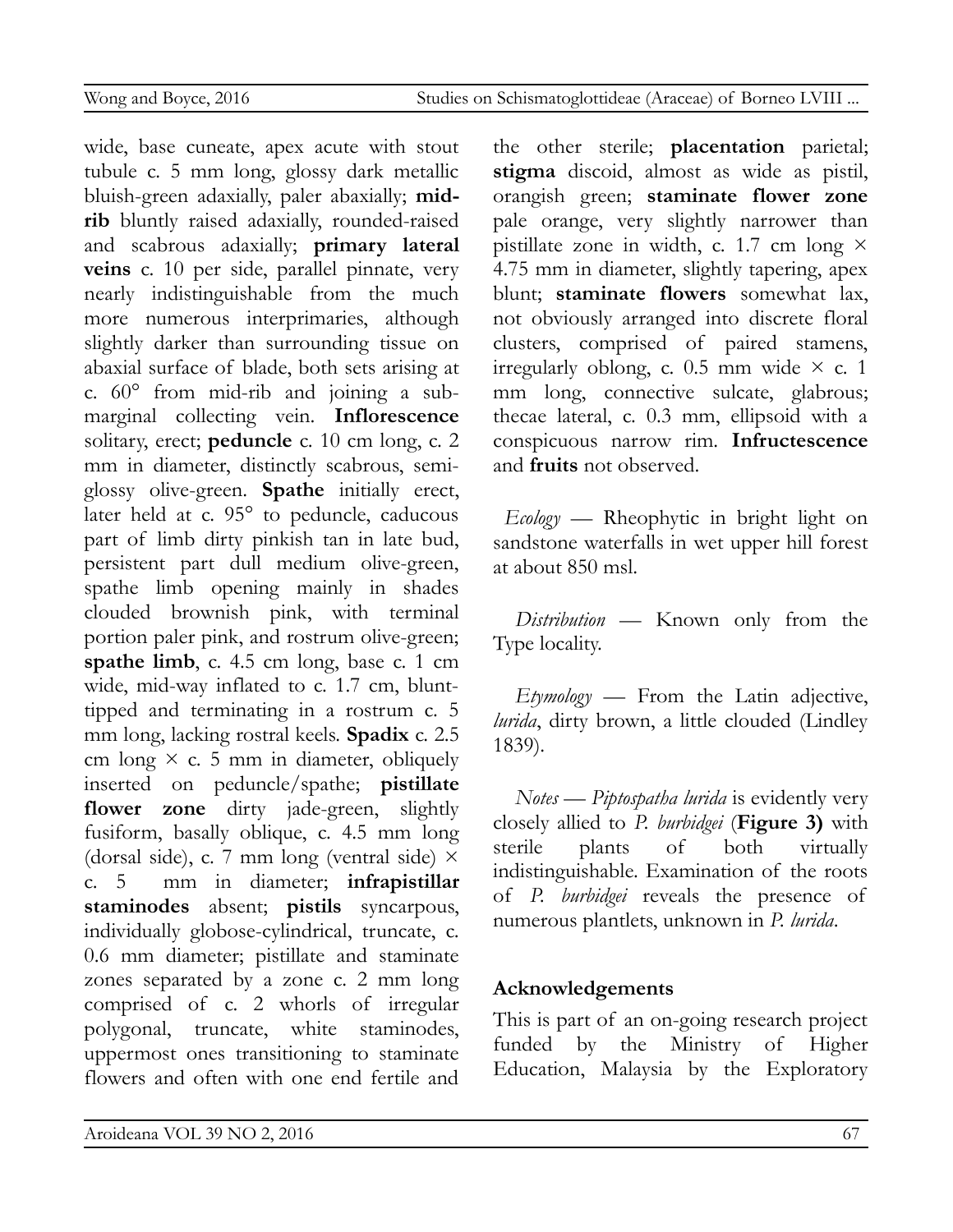

**Figure 3. Piptospatha burbidgei** (N.E.Br.) M.Hotta. **A.** Flowering plant in habitat, shales. **B.** Inflorescence at pistillate anthesis. **C.** Inflorescence at onset of staminate anthesis. Note that the spathe limb has begun to senesce and has partly separated from the lower, persistent spathe. **D.** Inflorescence towards end of staminate anthesis. **E.** Spadix (spathe artificially removed) at pistillate anthesis. All from *P.C.Boyce et al. AR-1973*. Images © P.C. Boyce.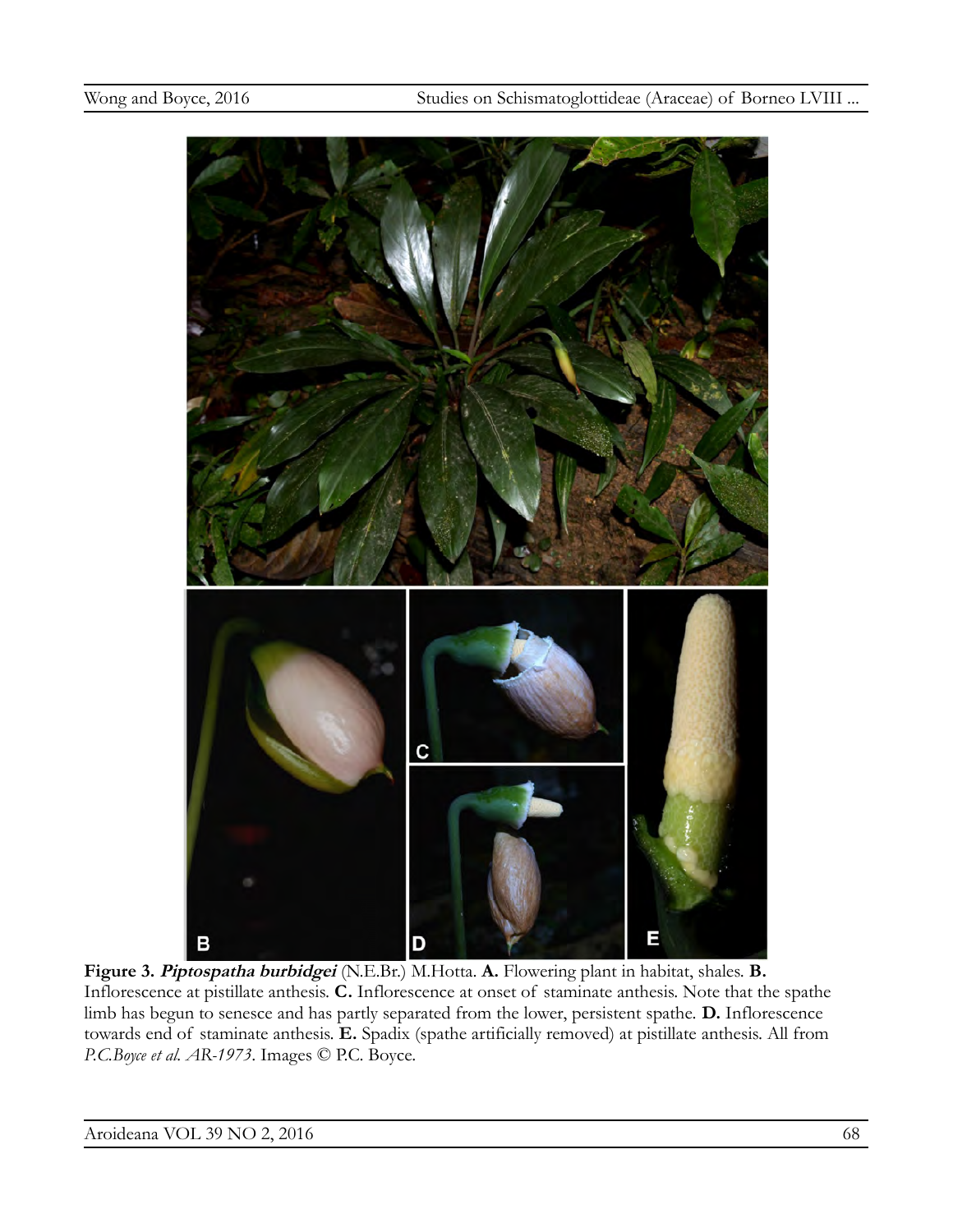

**Figure 4.** Spadix of **Piptospatha lurida** S. Y. Wong & P. C. Boyce (**A**) and **Piptospatha burbidgei** (N.E.Br.) M.Hotta (**B**) compared. Images © P.C. Boyce.